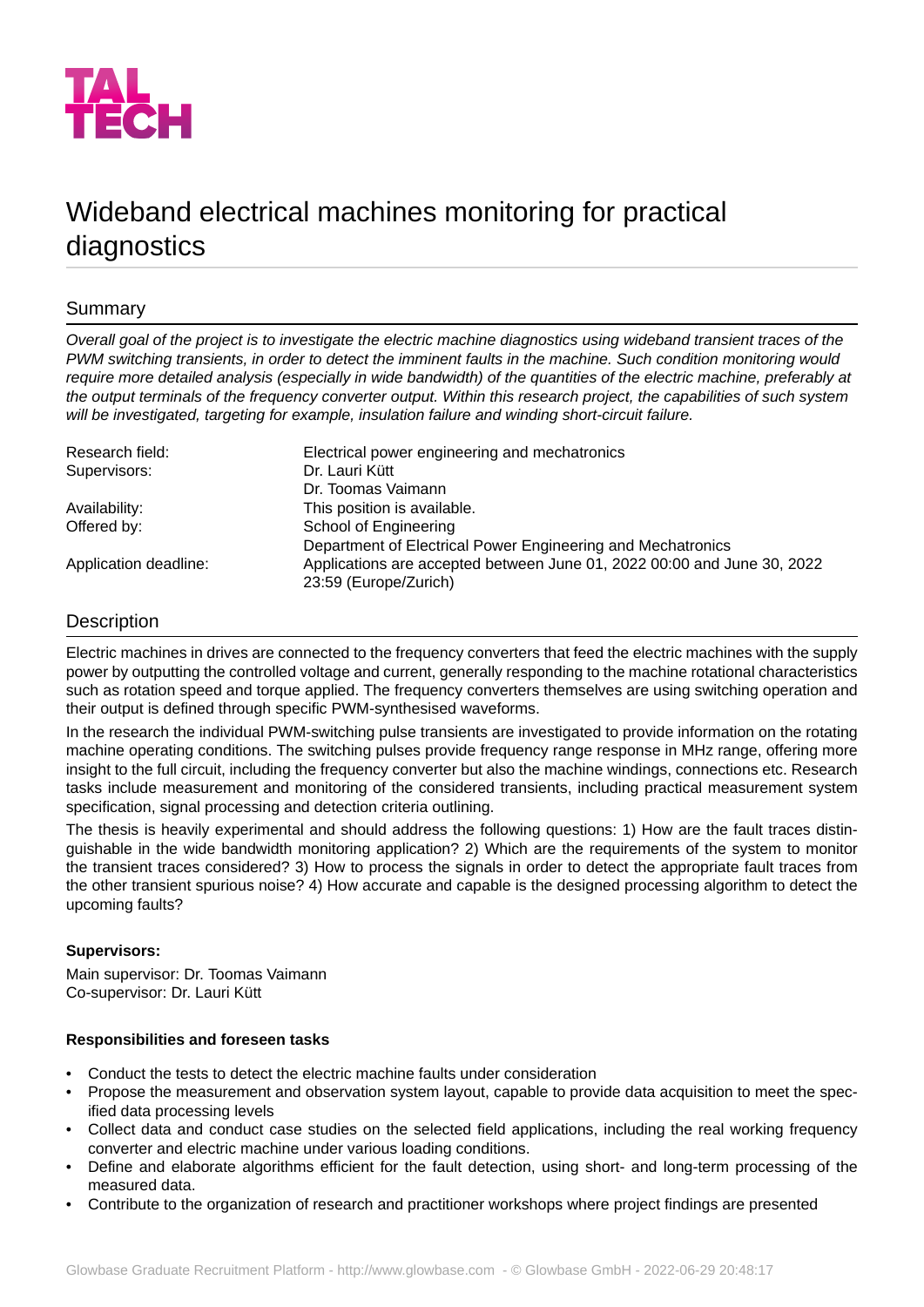

#### **Applicants should fulfil the following requirements:**

- a master's degree in electrical engineering sciences (preferably in electromagnetics, electric machines and electric drives)
- good grades in calculus and physics subjects
- good comprehension of Matlab and practical programming skills
- a clear interest in the topic of the position
- excellent command of English
- strong and demonstrable writing and analytical skills
- capacity to work both as an independent researcher and as part of an international team
- capacity and willingness to provide assistance in organizational tasks relevant to the project

#### **The following experience is beneficial:**

- Instrumentation and measurement
- Programming in C++
- Working knowledge of SQL
- Working knowledge of statistics
- Working with cells

The candidate should submit a research plan for the topic, including the overall research and data collection strategy. The candidate can expand on the listed research questions and tasks, and propose theoretical lenses to be used.

#### **We offer:**

- 4-year PhD position in the leading electrical machines research group in Estonia with a large portfolio of dedicated research, industrial and study-oriented projects
- The chance to do high-level research in one of the most dynamic Universities and research groups in the region
- Opportunities for conference visits, research stays and networking with globally leading universities and research centers in the fields of electrical machines and diagnostics

#### **About the department**

The Department of Electrical Power Engineering and Mechatronics of Tallinn University of Technology is an interdisciplinary research center that focuses on socially relevant and future-oriented research and teaching issues related to power engineering and mechatronics. The mission of the Department is to be a leader in electrical engineering and technical studies and development projects in Estonia, known and valued in society, and a respected partner in both national and international cooperation networks and organizations.

The department educates future energy leaders and engineers at the bachelor's, master's and doctoral level. Through training courses, the department ensures lifelong learning and continuous development.

The department carries out large-scale interdisciplinary scientific research, development and professional projects, thanks to which the competence in the field of electrical energy and mechatronics continues to grow. With research, application and development services, the department increases the competitiveness of companies in both the domestic and international markets, keeping knowledge in Estonia. The department has coordinated or been a partner in numerous international projects, such as Horizon 2020, INTERREG, 7FP, Nordic Energy Research, etc.

The Department of Electrical Power Engineering and Mechatronics conducts research within seven research groups and operates state of the art laboratories with high end equipment, offering also accredited services in the fields of lighting and different electrical measurements.

The departments' focus areas are related to both domestic and global developments, such as increasing digitalization and decarbonization, decentralization and decentralization of electricity generation, and the increasing use of renewable energy sources. The department conducts research in the following relevant areas tackling the energy transition:

• optimization of electrical systems and system analysis to find possibilities for electrification and decarbonization